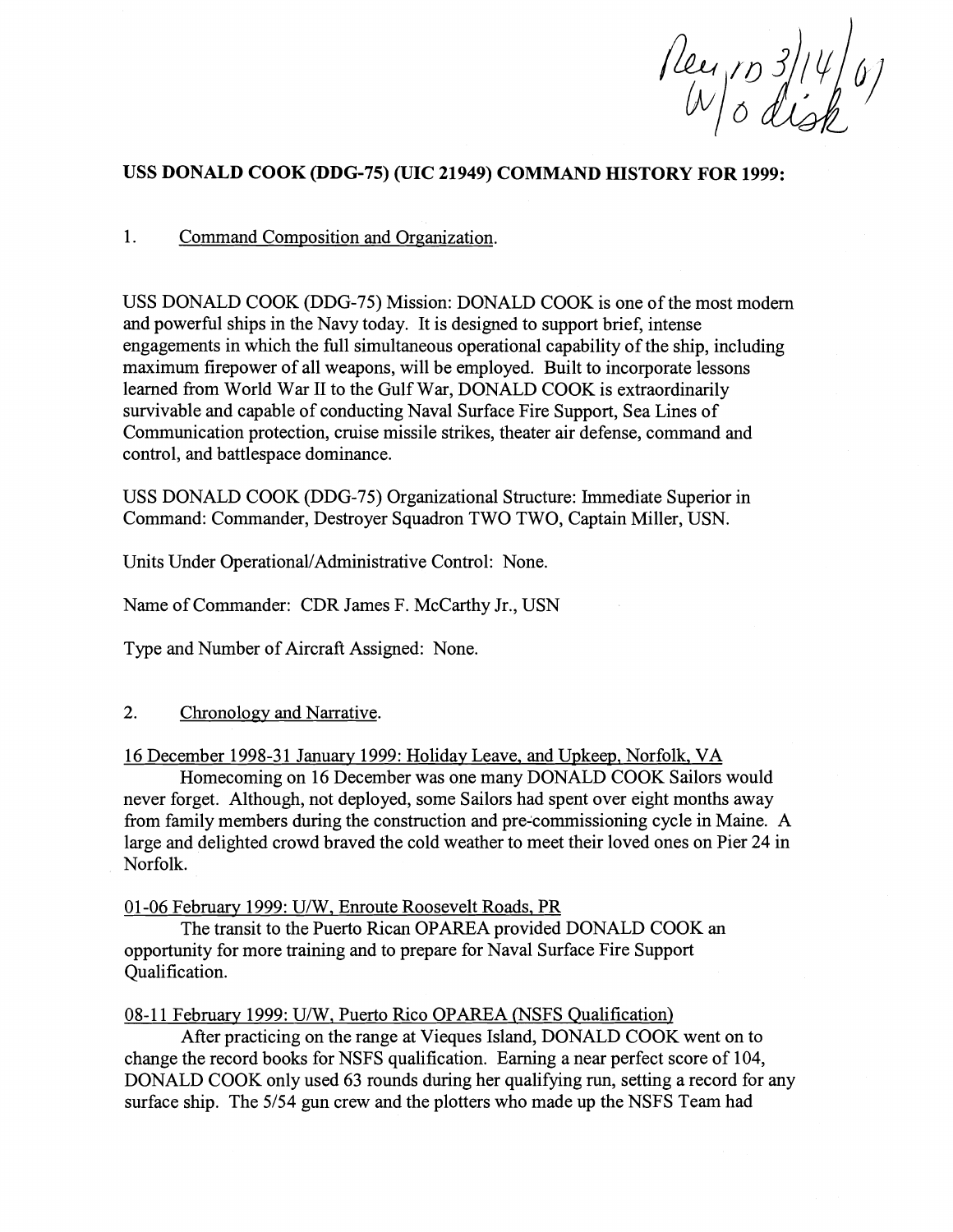trained together **fbr** only a month piior to the evolution. **In** one of **the biggest events in**  the ship's young life, **DONALD** COOK'S plankownem proved they **were battle** ready.

# 16- 1 8 Februarv 1999: **Urn,** Enroute **Bermuda** 18-2 **1 February** 1999: **Liberty** Port, <sup>&</sup>gt;Bermuda

**After** a demanding **three-week** schedule **at sea,** DONALD COOK sailed north to **Bermuda** for the ship's first liberty port. Over the **weekend,** the **crew was** able to tour the island and take in many of the cultural and historical attractions.

# 22 February-1 5 **March** 1999: **U/W** Jacksonville **OPAREA** (ASCIEn

DONALD COOK had the unique opportunity to participate in the 1999 All **Services** Combat Identification Evaluation **Test (ASCIBT 99)'** a complex Joint Air Defense exercise involving participants from each service. The crew performed flawlessly, controlling Defensive Counter Air **assets** and leading the Air Defense Architecture over water as Sector Air Defense Coordinator. '<br>'<br>'

#### 15 **March-23** Mav 1999: **Imort** Norfolki '

DONALD COOK returns **to** its homeport for the longest period time since the **crew was** assembled in Bath, Maine for its construction.

## 24-26 **May** 1999: **U/W.** Enroute Halifax. Novh Scotia 27-30 Mav 1999: Liberty Port, **Halifax**

The crew receives four **days** of liberty prior to the upcoming Post Shakedown Availability. Hailed **as** being one of **the** best ports to visit, the **crew** took advantage touring the area and participating in the diverse nightlife.

## 3 1 Mav-01 June: **UNV,** Portland. **ME** 01 June-22 Aumt 1999: Post Shakedown Availabilitv. Portland, ME

**DONALD** COOK enters its first maintenance availability since its commissioning. The crew had been preparing for this since before their departure from Bath in November 1998. New equipment **was** installed and broken equipment was repaired. For those crew **members** who did not **keep** their families in Maine, **they** were provided lodging at one of two Suisse Chalet hotels in Portland for the duration of PSA. The **many** plankowners on DONALD COOK, it was tough to see their brand new ship **being** put through **an** availability such as this, so shortly **after** it had proven herself as a warfighter during CSSQT and ASCIET.

#### 16 August 1999: CDR Steven A. **Lott** relieved as Executive Officer bv LCDR Andrew T. Paul **<sup>b</sup>**\*

# 23-25 August 1999: U/W. Enroute Boston. MA 26 August-01 September 1999: Inport, Boston. MA

DONALD **COOK** enjoys a liberty port after a successll PSA in Portland, ME. The port visit initially scheduled for the 26-29 August, **was** increased be several days due to Hurricane Bonnie loitering off the coast of Hampton Roads. With these **few extra days**